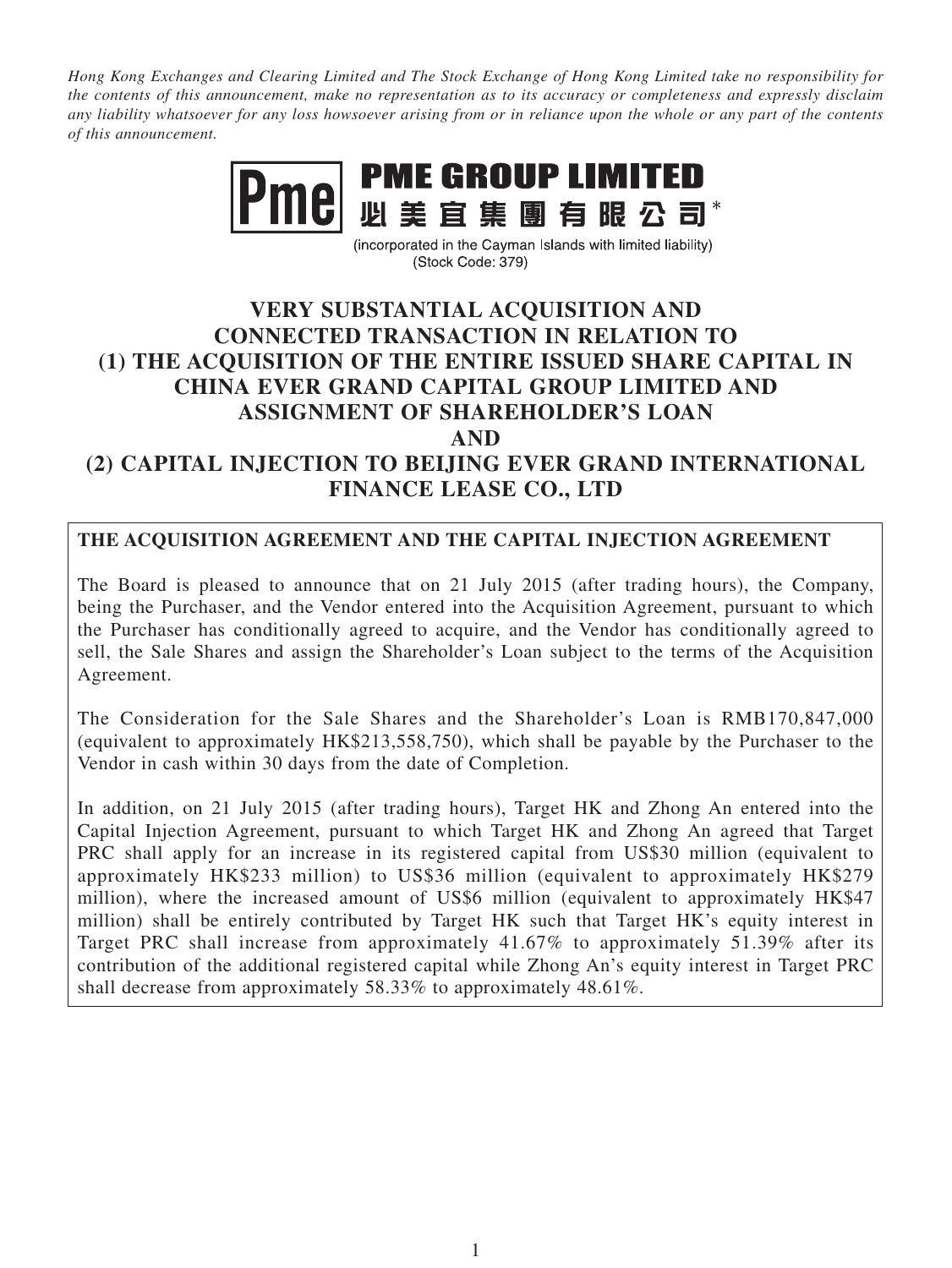### **LISTING RULES IMPLICATIONS**

The Vendor is a connected person of the Company by virtue of him being the chairman of the Board, an executive Director and a substantial Shareholder holding (directly and indirectly) approximately 16.12% of the entire issued share capital of the Company as at the date of this announcement. As such, the Acquisition (together with the Capital Injection) constitutes a connected transaction on the part of the Company under Chapter 14A of the Listing Rules. The Acquisition (together with the Capital Injection) also constitutes a very substantial acquisition on the part of the Company under Chapter 14 of the Listing Rules. Accordingly, the Acquisition Agreement, the Capital Injection Agreement and the transactions contemplated thereunder are subject to the approval of the Independent Shareholders at the EGM. In accordance with the Listing Rules, the Vendor and his respective associates will abstain from voting on the resolution(s) to approve the Acquisition Agreement, the Capital Injection Agreement and the transactions contemplated thereunder at the EGM.

### **GENERAL**

The EGM will be convened for the purpose of considering and, if thought fit, approving the Acquisition Agreement, the Capital Injection Agreement and the transactions contemplated thereunder.

The Independent Board Committee comprising two of the three independent non-executive Directors, namely, Mr. Ho Hin Yip and Mr. U Keng Tin, has been established to advise the Independent Shareholders in connection with the Acquisition Agreement, the Capital Injection Agreement and the transactions contemplated thereunder. The Company has appointed Pan Asia as the independent financial adviser to advise the Independent Board Committee and the Independent Shareholders in relation to the Acquisition Agreement, the Capital Injection Agreement and the transactions contemplated thereunder.

A circular containing, among other things, (i) further details of the Acquisition Agreement, the Capital Injection Agreement and the transactions contemplated thereunder, (ii) the recommendation of the Independent Board Committee to the Independent Shareholders, (iii) a letter from the independent financial adviser to the Independent Board Committee and the Independent Shareholders and (iv) a notice convening the EGM, will be despatched to the Shareholders on or before 30 October 2015 in accordance with the Listing Rules, so as to allow sufficient time for the preparation of the circular.

**As completion of the Acquisition and the Capital Injection is subject to the satisfaction of the Conditions Precedent and may or may not proceed, Shareholders and potential investors should exercise caution when dealing with the Shares.**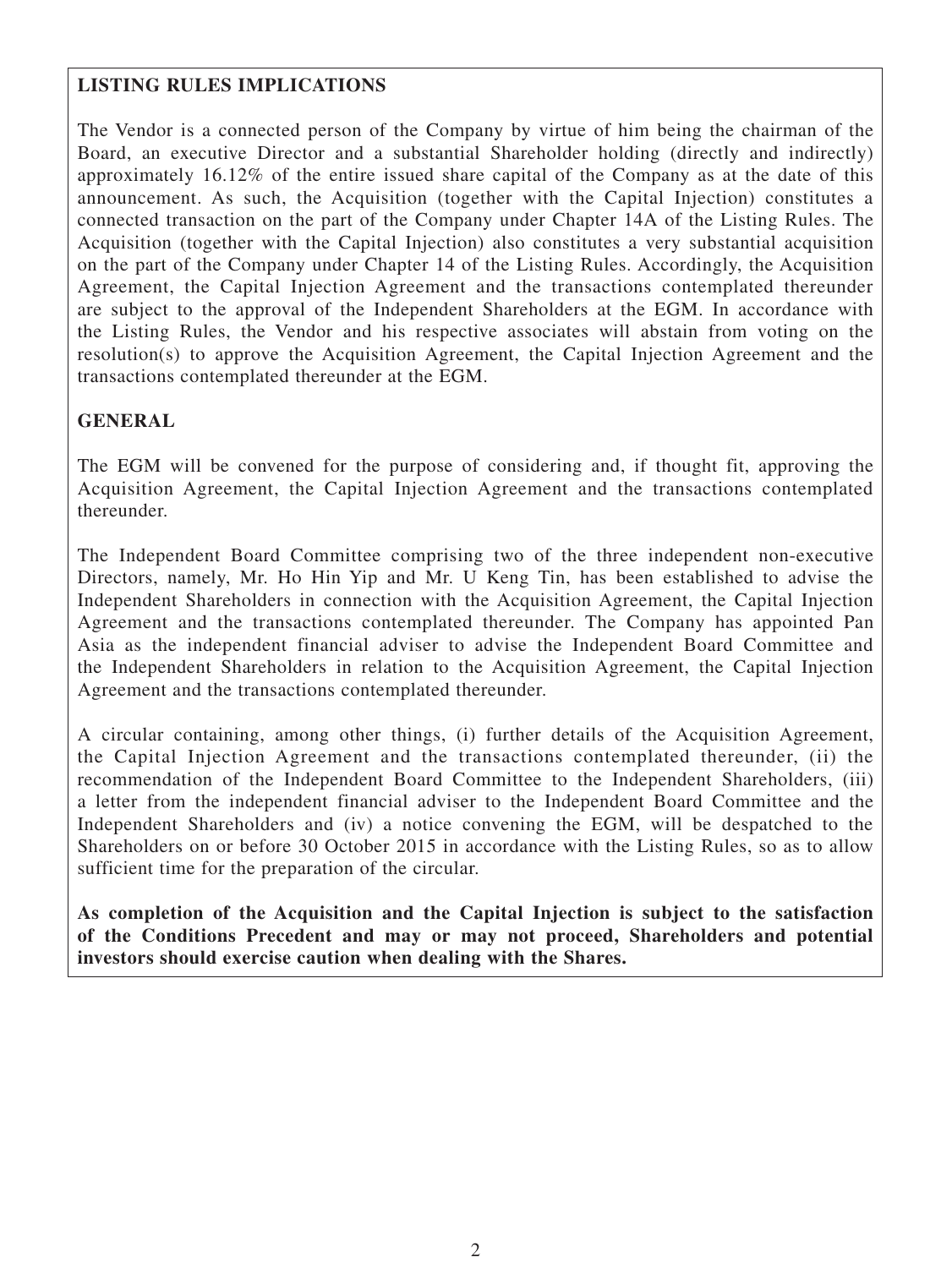### **THE ACQUISITION AGREEMENT**

Reference is made to the Company's announcement dated 9 May 2014 in relation to the MOU.

The Board is pleased to announce that further to the MOU, on 21 July 2015 (after trading hours), the Company, being the Purchaser, and the Vendor entered into the Acquisition Agreement, the principal terms of which are set out below:

#### **Date**

21 July 2015 (after trading hours)

#### **Parties**

Purchaser: the Company

Vendor: Mr. Wong, the chairman of the Board, an executive Director and a substantial Shareholder owning (directly and indirectly) approximately 16.12% of the entire issued share capital of the Company as at the date of this announcement.

#### **Assets to be acquired**

Pursuant to the terms of the Acquisition Agreement, the Purchaser has conditionally agreed to acquire, and the Vendor has conditionally agreed to sell, the Sale Shares, representing the entire issued share capital of Target BVI, and assign the Shareholder's Loan.

As at the date of this announcement, the Shareholder's Loan amounted to HK\$89,724,544.

Target BVI directly owns the entire issued share capital of Target HK, which in turn directly owns approximately 41.67% equity interest in Target PRC. The remaining equity interest of approximately 58.33% in Target PRC is owned by Zhong An, an independent third party.

As at the date of this announcement, Target PRC has a registered capital of US\$30 million (equivalent to approximately HK\$233 million), which has been fully contributed as to US\$12.5 million (equivalent to approximately HK\$96.9 million) by Target HK and as to US\$17.5 million (equivalent to approximately HK\$135.6 million) by Zhong An prior to the date of this announcement.

Target HK and Zhong An has, on 21 July 2015 (after trading hours), entered into the Capital Injection Agreement, pursuant to which Target HK and Zhong An agreed that Target HK shall be entitled to increase its equity interest in Target PRC from approximately 41.67% to approximately 51.39% by way of additional capital injection by Target HK. Please refer to the section headed "The Capital Injection Agreement" below for further details of the Capital Injection Agreement.

Upon completion of the Acquisition Agreement and the Capital Injection Agreement, the Target Group will become subsidiaries of the Company and, the financials of which will be consolidated into the financial statements of the Group.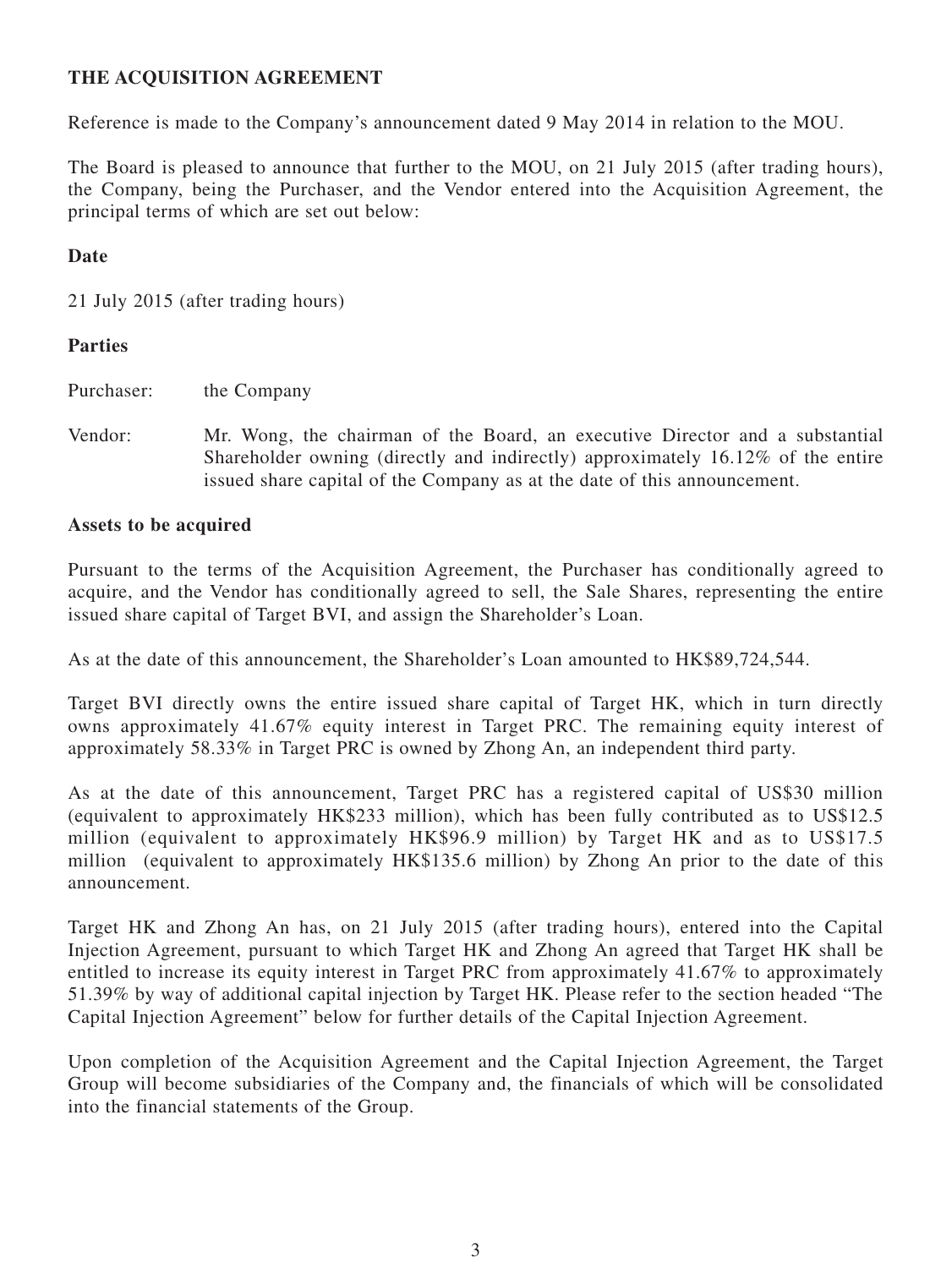### **Consideration**

The Consideration for the Sale Shares and the Shareholder's Loan is RMB170,847,000 (equivalent to approximately HK\$213,558,750), which shall be payable by the Purchaser to the Vendor in cash within 30 days from the date of Completion.

The Consideration shall be funded by the Group's internal resources of which approximately HK\$210 million will be funded by the proceeds which were originally intended for the development of terminal and logistics business of the Company in Rizhao city, Shandong Province, PRC from the issue of the new Shares of the Company as stated in the announcement dated 28 January 2013.

The Consideration was determined by the Vendor and the Purchaser after arm's length negotiations based on normal commercial terms with reference to, inter alia: (i) the opportunity for the Group to gain access to the finance lease business in the PRC and to broaden the income base of the Group; (ii) Target HK being entitled to increase its equity interest in Target PRC by way of capital injection pursuant to the Capital Injection Agreement; and (iii) a preliminary valuation provided by an independent qualified valuer, which is subject to, among other things, the formal valuation report. The preliminary valuation was prepared by using market approach which values a business entity by comparison of the prices at which other similar business nature companies or interests changed hands in arm's length transactions. Latest price-to-earnings ratio and price-to-book ratio have been applied in the preliminary valuation which are considered as common market practice under market approach. The market value of the 100% equity interest of the Target PRC as at 30 June 2015 is RMB410,000,000 (equivalent to approximately HK\$512,500,000).

#### **Conditions Precedent**

Completion is conditional upon the following Conditions Precedent being satisfied or, to such extent as the Purchaser thinks fit, waived (whether in full or in part) by the Purchaser on or before the Long Stop Date:

- (1) the passing of a board resolution by the board of directors of Target BVI in a board meeting and of a resolution by the shareholders of Target BVI in a shareholders' meeting approving the share transfer as contemplated under the Acquisition Agreement;
- (2) the approval by the Independent Shareholders at the EGM for the Acquisition Agreement, the Capital Injection Agreement and all transactions contemplated thereunder having been obtained;
- (3) the Purchaser having received from the Vendor a legal opinion on PRC laws confirming, among other things, (a) each of Target PRC and Target Tianjin having been duly established and validly subsisting; (b) the operation and business of Target PRC and Target Tianjin being legal and in compliance with the relevant PRC laws and regulations; (c) each of Target PRC and Target Tianjin having obtained all licenses, permits and/or approvals required for its business operation from all relevant regulatory authorities in the PRC; (d) each of Target PRC and Target Tianjin having obtained the rights to use and occupy all properties owned, leased or occupied by the Target Group; and (e) such other aspects of PRC law as the Purchaser may reasonably consider appropriate or relevant to the transactions contemplated under the Acquisition Agreement;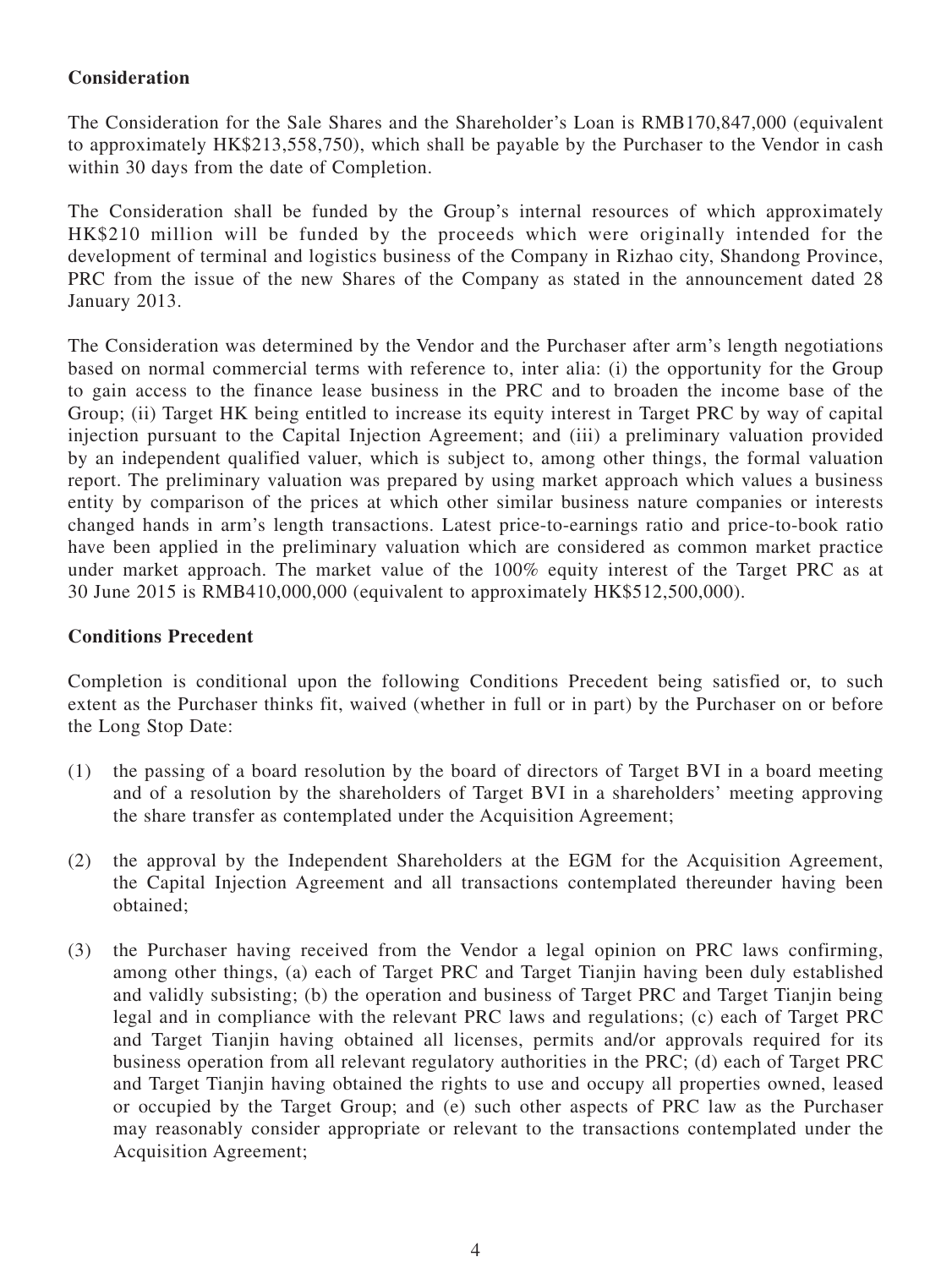- (4) the Purchaser being reasonably satisfied with the results of the due diligence exercise (whether legal, financial, operational or other aspects that the Purchaser considers relevant) on the Target Group;
- (5) the Purchaser being reasonably satisfied, from the date of the Acquisition Agreement and at any time before the Completion, that the warranties given by the Vendor under the Acquisition Agreement remain true and accurate in all material respects and is not misleading and that there is no breach in any material respect of any of such warranties or other provisions of the Acquisition Agreement (including without limitation those concerning the Target Group) by the Vendor;
- (6) the Purchaser being satisfied that, from the date of the Acquisition Agreement to Completion, there has been no material adverse change in respect of any member of the Target Group;
- (7) the Purchaser having obtained a valuation report issued by a professional business valuer in Hong Kong that the market value of the Target Group is, in the opinion of such valuer, no less than RMB410,000,000 (equivalent to approximately HK\$512,500,000) as at such reference date which is no later than the Long Stop Date but no earlier than 30 June 2015;
- (8) all necessary approvals in respect of the share transfer contemplated under the Acquisition Agreement having been obtained from all relevant regulatory authorities in Hong Kong and the PRC;
- (9) all necessary approvals in respect of the increase in the registered capital of Target PRC contemplated under the Capital Injection Agreement having been obtained from all relevant regulatory authorities in the PRC; and
- (10) Vendor has undertaken to procure the key management of the Target Group to enter into service agreements with the Target Group to continue their services in the Target Group for three years from the date of Completion.

The Acquisition is not conditional on the disposal of 日照嵐山萬盛港業有限責任公司 (Rizhao Lanshan Wansheng Harbour Company Limited\*\*), a sino-foreign joint venture company established in the PRC which details have been disclosed in the announcement of the Company dated 22 January 2015.

#### **Completion**

Completion shall take place on which all the Conditions Precedent set out above have been fulfilled or waived by the Purchaser in accordance with the terms of the Acquisition Agreement (or on such later date as the parties may agree in writing).

#### **THE CAPITAL INJECTION AGREEMENT**

On 21 July 2015 (after trading hours), Target HK and Zhong An entered into the Capital Injection Agreement, pursuant to which Target HK and Zhong An agreed that Target PRC shall apply for an increase in its registered capital from US\$30 million (equivalent to approximately HK\$233 million) to US\$36 million (equivalent to approximately HK\$279 million), where the increased amount of US\$6 million (equivalent to approximately HK\$47 million) shall be entirely contributed by Target HK such that Target HK's equity interest in Target PRC shall increase from approximately 41.67% to approximately 51.39% after its contribution of the additional registered capital while Zhong An's equity interest in Target PRC shall decrease from approximately 58.33% to approximately 48.61%.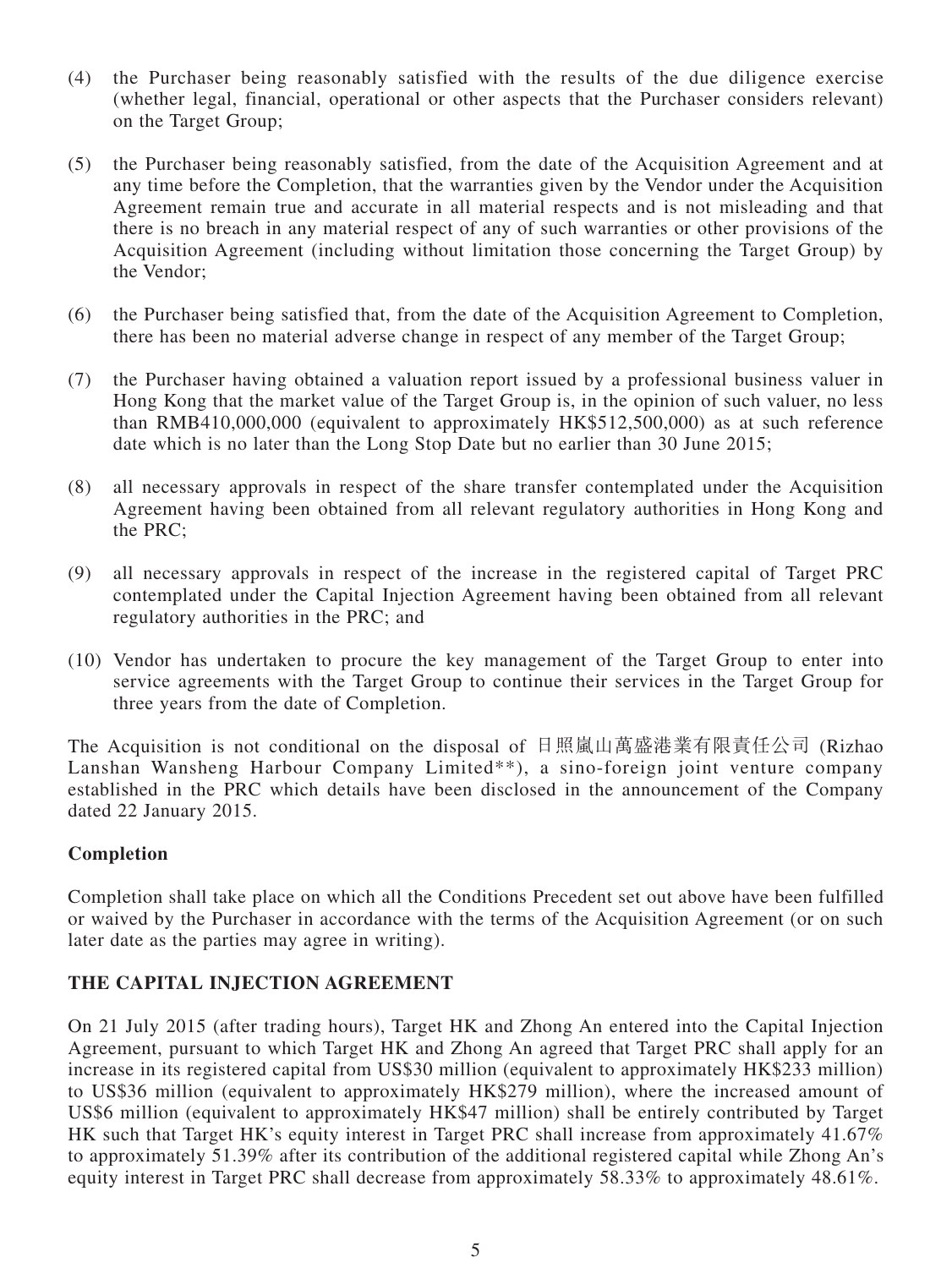Pursuant to the Capital Injection Agreement, the contribution of the additional registered capital of US\$6 million (equivalent to approximately HK\$47 million) by Target HK shall take place conditional upon the following conditions precedent:

- (a) the increase in registered capital of Target PRC having been approved by the board of directors of Target PRC;
- (b) the increase in registered capital of Target PRC having been approved by all relevant PRC regulatory authorities; and
- (c) the Acquisition Agreement having been entered into and having been approved by the Independent Shareholders and the relevant regulatory authorities.

The Capital Injection shall be funded by the Group's internal resources of which approximately HK\$210 million will be funded by the proceeds which were originally intended for the development of terminal and logistics business of the Company in Rizhao city, Shandong Province, PRC from the issue of the new Shares of the Company as stated in the announcement dated 28 January 2013.

The Directors expect that the Capital Injection will be completed shortly after the completion of the Acquisition Agreement.

#### **INFORMATION ON THE TARGET GROUP**

Target BVI was incorporated in the BVI on 25 March 2010 and is wholly owned by the Vendor. Target BVI is principally engaged in investment holding.

Target BVI directly owns the entire issued share capital of Target HK, which was incorporated in Hong Kong on 21 March 2013 and is principally engaged in investment holding.

Target HK directly owns approximately 41.67% equity interest in Target PRC. The remaining equity interest of approximately 58.33% in Target PRC is owned by Zhong An, an independent third party.

Target PRC was established in the PRC on 6 April 2010. Target PRC has a direct wholly-owned subsidiary, namely, Target Tianjin. Target Tianjin was established in the PRC on 27 November 2013 by Target PRC.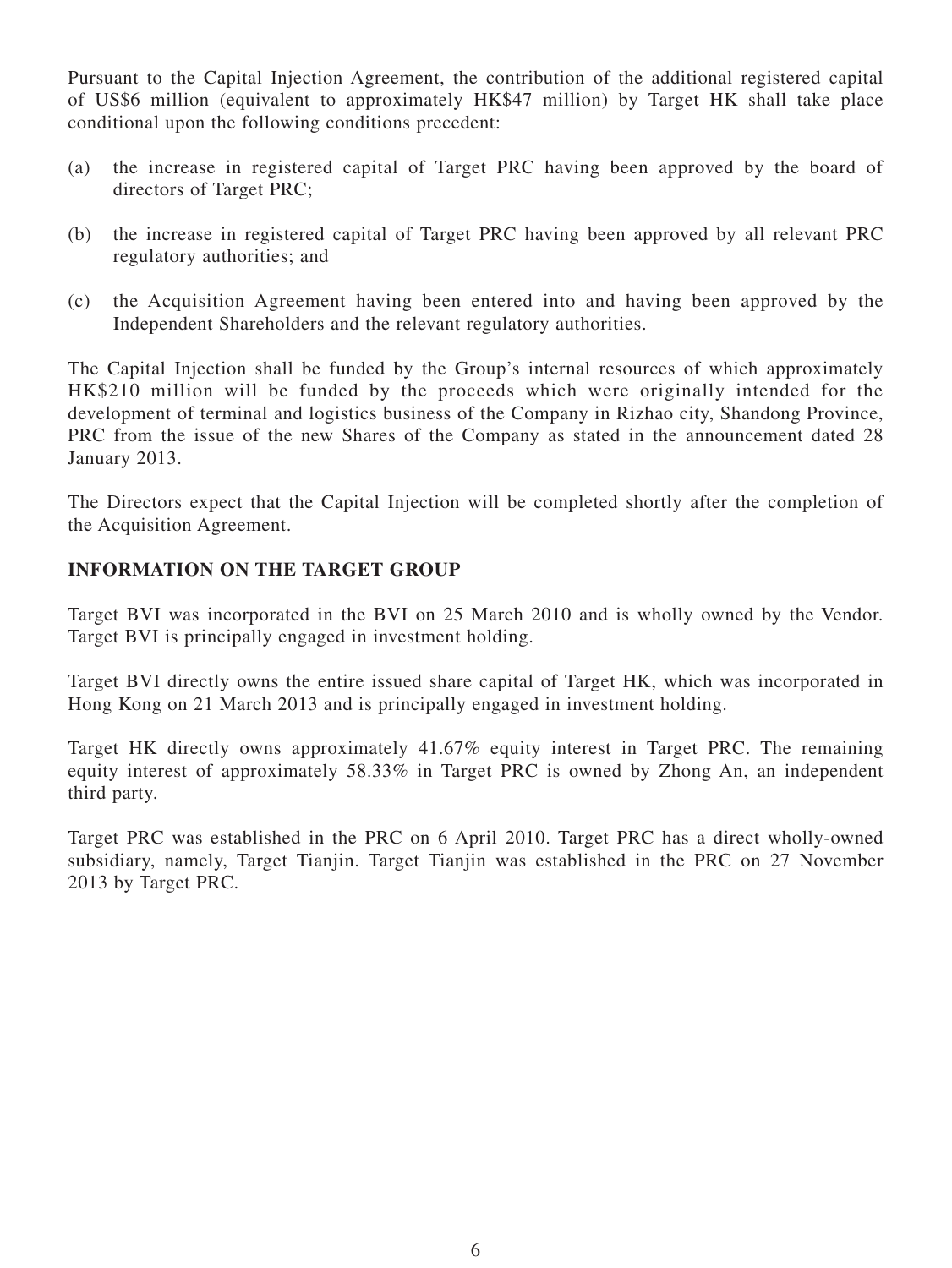The shareholding structure of the Target Group immediately before Completion is as follows:



The shareholding structure of the Target Group immediately after Completion and the Capital Injection is as follows:



Each of Target PRC and Target Tianjin is principally engaged in the provision of finance lease and related consultancy services in the PRC. In view of the geographical location of Tianjin which has one of the core ports in the PRC and the transportation business in Tianjin is prosperous in the PRC which means a lot of ships and fixed assets require finance lease and the encouragement from the local government, Target PRC set up Target Tianjin on 27 November 2013 for the development of local business. In general, finance lease is an arrangement where the finance lease provider purchases certain asset (such as machinery) from its customer (or from supplier(s) designated by its customer) in cash at the beginning and lease it back to its customer immediately afterwards in return for a series of monthly rental payments payable by its customers to the finance lease provider over a pre-agreed lease period. While the title of ownership of the asset belongs to the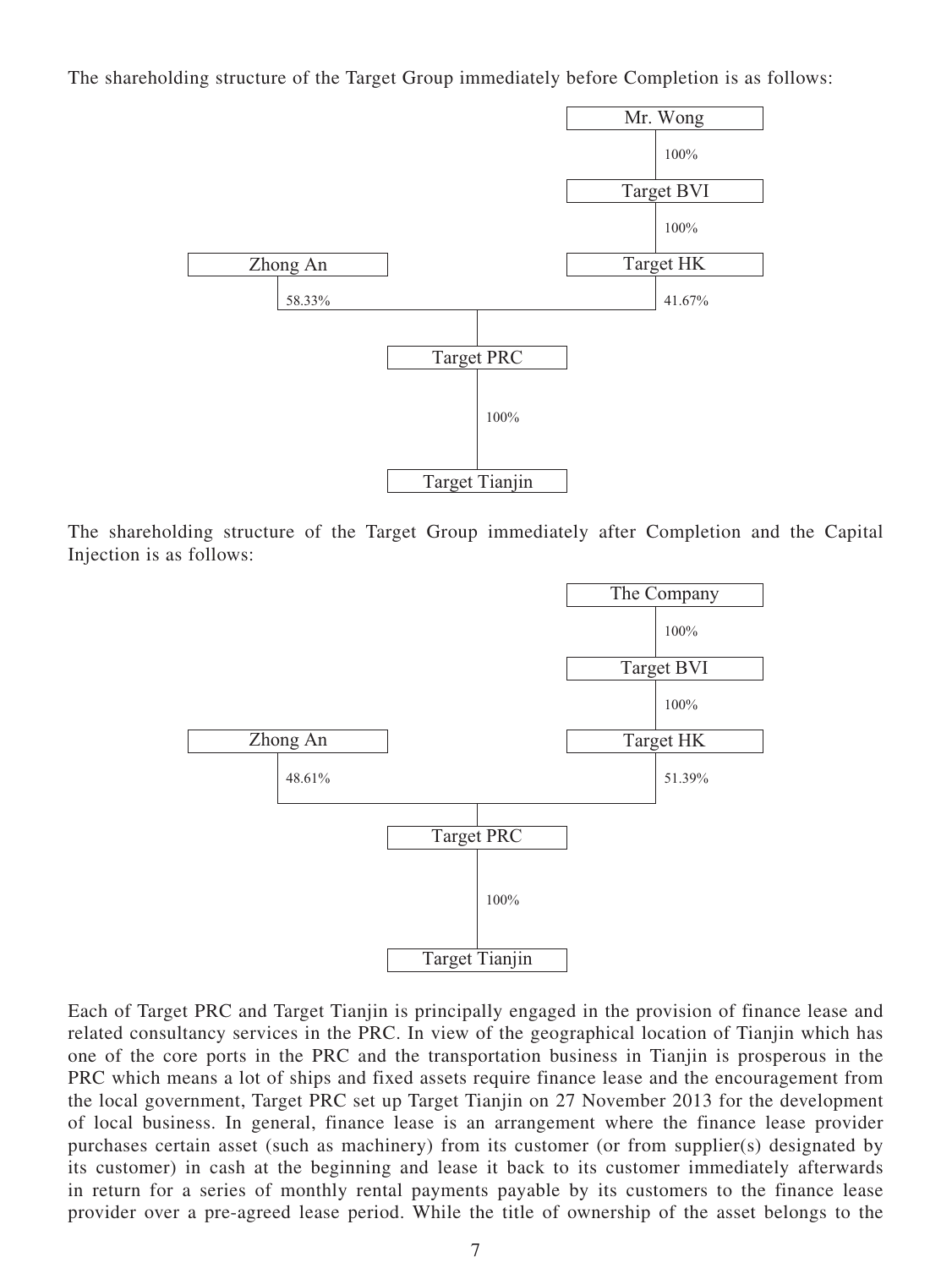finance lease provider, the customer of the finance lease provider will have custody and the right to use of the asset throughout the lease period. At the end of the lease period, the title of ownership of the asset will be transferred back to its customer at a nominal consideration. Target PRC and Target Tianjin provide finance lease to their clients and/or provide consultancy services to their clients for the arrangement of suitable financial institutions in the PRC to provide relevant finance lease to their clients.

As at the date of this announcement, Target PRC has a registered capital of US\$30 million (equivalent to approximately HK\$233 million), which has been fully contributed as to US\$12.5 million (equivalent to approximately HK\$96.9 million) by Target HK and as to US\$17.5 million (equivalent to approximately HK\$135.6 million) by Zhong An prior to the date of this announcement. The board of Target PRC includes five directors of which three directors are nominated by Target HK while two directors are nominated by Zhong An. The Target Group has independent management team and save as the two directors in Target PRC, Zhong An does not involve actively in the management of the Target Group. Zhong An is principally engaged in fiduciary management of equity investment funds, investment and financing management and related consultancy services. Zhong An is owned as approximately 93.33% by 北京平安富通投 資有限責任公司 (Beijing Pingan Futong Investment Company Limited \*\*) and approximately 6.67% by 北京恆達天潤企業管理諮詢有限公司 (Beijing Hengda Tianrun Enterprise Management Consultancy Limited \*\*).

As advised by the PRC legal advisers to the Company, according to the Administrative Measures on Foreign Investment in the Lease Business (外商投資租賃業管理辦法), the registered capital of Target PRC should not be less than US\$10 million (equivalent to approximately HK\$78 million) and risky asset (calculated by total asset deducted by cash, bank deposits, national debts and entrusted lease assets) cannot be more than 10 times of the net asset value. The Target Group does not need to obtain any special license/permit/approval for its business. Based on the due diligence up to the date hereof and to the best knowledge of the Directors, the Directors are not aware of any non-compliance of the Target Group in relation to the PRC rules and regulations.

Target HK and Zhong An has, on 21 July 2015 (after trading hours), entered into the Capital Injection Agreement, pursuant to which Target HK and Zhong An agreed that Target HK shall be entitled to increase its equity interest in Target PRC from approximately 41.67% to 51.39% by way of additional capital injection by Target HK. Please refer to the section headed "The Capital Injection Agreement" above for further details of the Capital Injection Agreement.

Set out below are certain unaudited consolidated financial information of the Target Group for two years ended 31 December 2012 and 2013 prepared under the Hong Kong Financial Reporting Standards and for the year ended 31 December 2014 prepared under the PRC Financial Reporting Standards:

|                       | For the year      | For the year      | For the year      |
|-----------------------|-------------------|-------------------|-------------------|
|                       | ended 31 December | ended 31 December | ended 31 December |
|                       | 2012              | 2013              | 2014              |
|                       | <i>RMB'000</i>    | <i>RMB'000</i>    | <b>RMB'000</b>    |
| Net profit before tax | 11,479            | 28,799            | 46,098            |
| Net profit after tax  | 9,156             | 21,552            | 34,477            |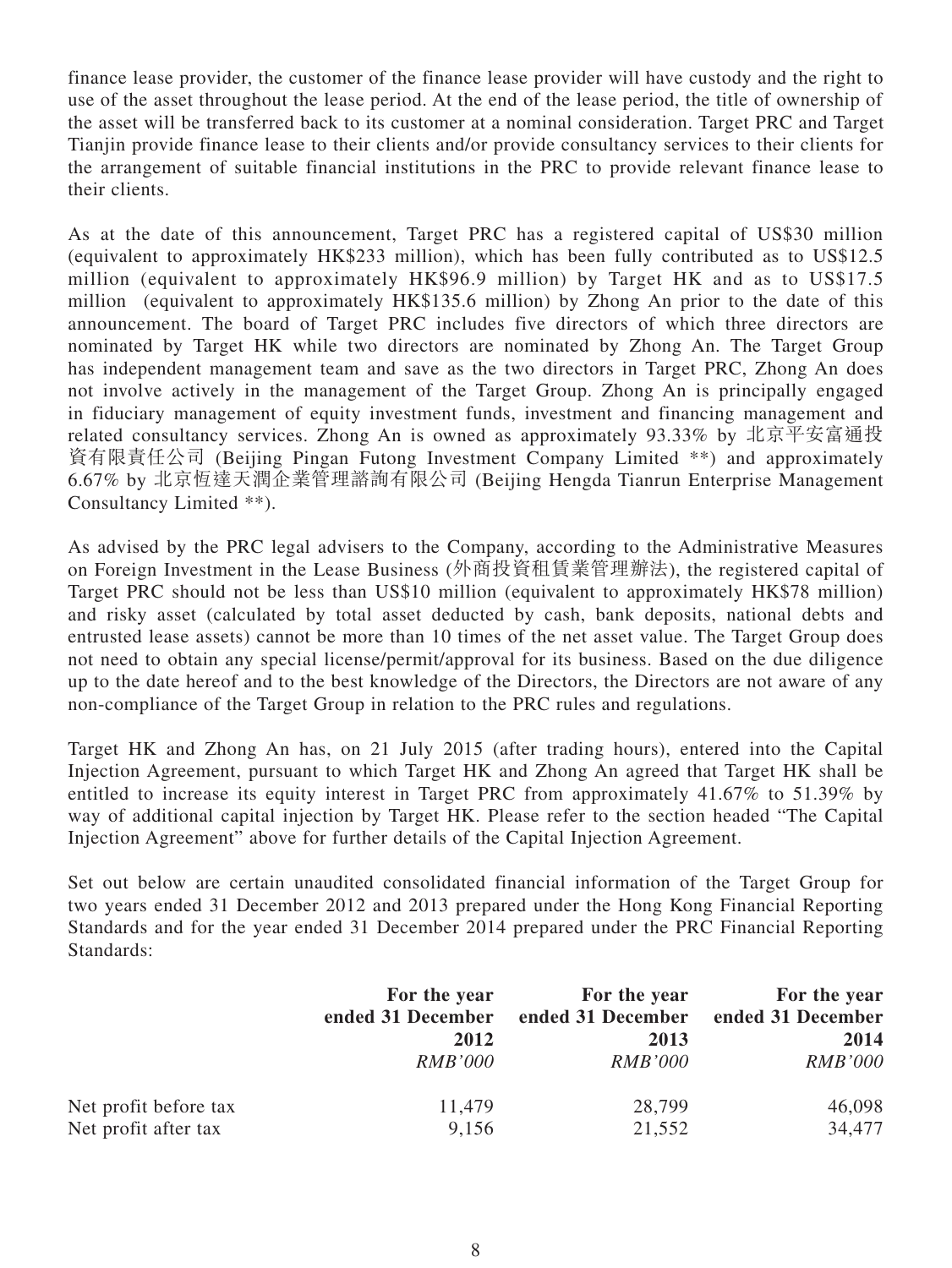The net profit before tax of the Target Group for the three years ended 31 December 2012, 2013 and 2014 do not contain any extraordinary items. The unaudited consolidated net asset value of the Target Group as at 31 December 2014 was approximately RMB217,344,628 (equivalent to approximately HK\$271,680,785).

The original purchase cost of the Target Group to the Vendor was approximately US\$12.5 million (equivalent to approximately HK\$96.9 million).

### **REASONS FOR THE ACQUISITION**

The Group is principally engaged in the manufacture and trading of polishing materials and equipment, trading of equity securities, investment in terminal and logistics services business and investment holding.

The Board considers that the Acquisition (together with the Capital Injection) is a good opportunity for the Group to diversify its business and develop new revenue streams. As the Target Group generated net profits in the past two years ended 31 December 2013 and 2014 from its finance lease operations, the Board is of the view that the Acquisition provides the Group with an opportunity to gain access to the finance lease business in the PRC, can generate diversified income for the Group, and can enhance Shareholders' value.

The Directors (excluding the independent non-executive Directors whose view will be rendered upon receiving the advice of the independent financial adviser) consider that the terms of Acquisition Agreement, the Capital Injection Agreement and the transactions contemplated thereunder are fair and reasonable and in the interests of the Company and the Shareholders as a whole.

As at the date of this announcement, save as disclosed in the announcement of the Company dated 22 January 2015, the Company had not entered or did not propose to enter, into any agreement, arrangement, undertaking (whether formal or informal and whether express or implied) and negotiation (whether concluded or not) with an intention to dispose of or downsize the existing businesses of the Group.

# **LISTING RULES IMPLICATIONS**

The Vendor is a connected person of the Company by virtue of him being the chairman of the Board, an executive Director and a substantial Shareholder holding (directly and indirectly) approximately 16.12% of the entire issued share capital of the Company as at the date of this announcement. As such, the Acquisition (together with the Capital Injection) constitutes a connected transaction on the part of the Company under Chapter 14A of the Listing Rules. The Acquisition (together with the Capital Injection) also constitutes a very substantial acquisition on the part of the Company under Chapter 14 of the Listing Rules. Accordingly, the Acquisition Agreement, the Capital Injection Agreement and the transactions contemplated thereunder are subject to the approval of the Independent Shareholders at the EGM. In accordance with the Listing Rules, the Vendor and his respective associates will abstain from voting on the resolution(s) to approve the Acquisition Agreement, the Capital Injection Agreement and the transactions contemplated thereunder at the EGM.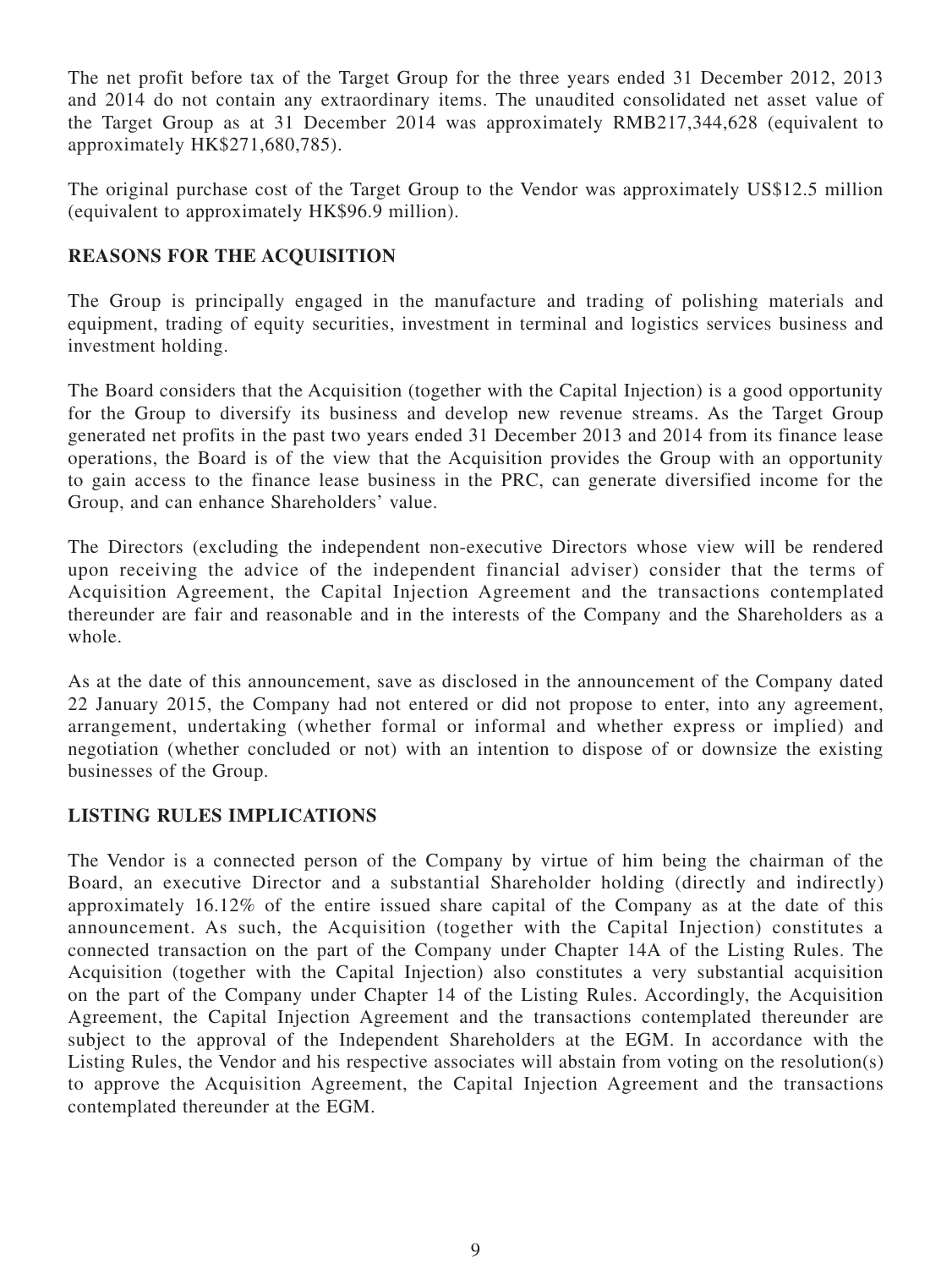# **EGM**

The EGM will be convened for the purpose of considering and, if thought fit, approving the Acquisition Agreement, the Capital Injection Agreement and the transactions contemplated thereunder.

The Independent Board Committee comprising two of the three independent non-executive Directors, namely, Mr. Ho Hin Yip and Mr. U Keng Tin, has been established to advise the Independent Shareholders in connection with the Acquisition Agreement, the Capital Injection Agreement and the transactions contemplated thereunder. The Company has appointed Pan Asia as the independent financial adviser to advise the Independent Board Committee and the Independent Shareholders in relation to the Acquisition Agreement, the Capital Injection Agreement and the transactions contemplated thereunder.

A circular containing, among other things, (i) further details of the Acquisition Agreement, the Capital Injection Agreement and the transactions contemplated thereunder, (ii) the recommendation of the Independent Board Committee to the Independent Shareholders, (iii) a letter from the independent financial adviser to the Independent Board Committee and the Independent Shareholders and (iv) a notice convening the EGM, will be despatched to the Shareholders on or before 30 October 2015 in accordance with the Listing Rules, so as to allow sufficient time for the preparation of the circular.

**As completion of the Acquisition and the Capital Injection is subject to the satisfaction of the Conditions Precedent and may or may not proceed, Shareholders and potential investors should exercise caution when dealing with the Shares.**

### **DEFINITIONS**

In this announcement, unless the context otherwise requires, the following terms shall have the following meanings:

| "Acquisition"           | the purchase of the Sale Shares and the Shareholder's Loan by<br>the Purchaser from the Vendor, on and subject to the terms and<br>conditions of the Acquisition Agreement                                                                                                                 |
|-------------------------|--------------------------------------------------------------------------------------------------------------------------------------------------------------------------------------------------------------------------------------------------------------------------------------------|
| "Acquisition Agreement" | the sale and purchase agreement dated 21 July 2015 entered into<br>between the Purchaser and the Vendor in respect of the Acquisition                                                                                                                                                      |
| "associate(s)"          | has the meaning ascribed to it under the Listing Rules                                                                                                                                                                                                                                     |
| "Board"                 | the board of Directors                                                                                                                                                                                                                                                                     |
| "Business Day(s)"       | a day (other than Saturdays, Sundays and such other days where<br>a "black" rainstorm warning or a tropical cyclone warning signal<br>number 8 or above is in force in Hong Kong), on which licensed<br>banks in Hong Kong are open for business throughout their normal<br>business hours |
| "BVI"                   | British Virgin Islands                                                                                                                                                                                                                                                                     |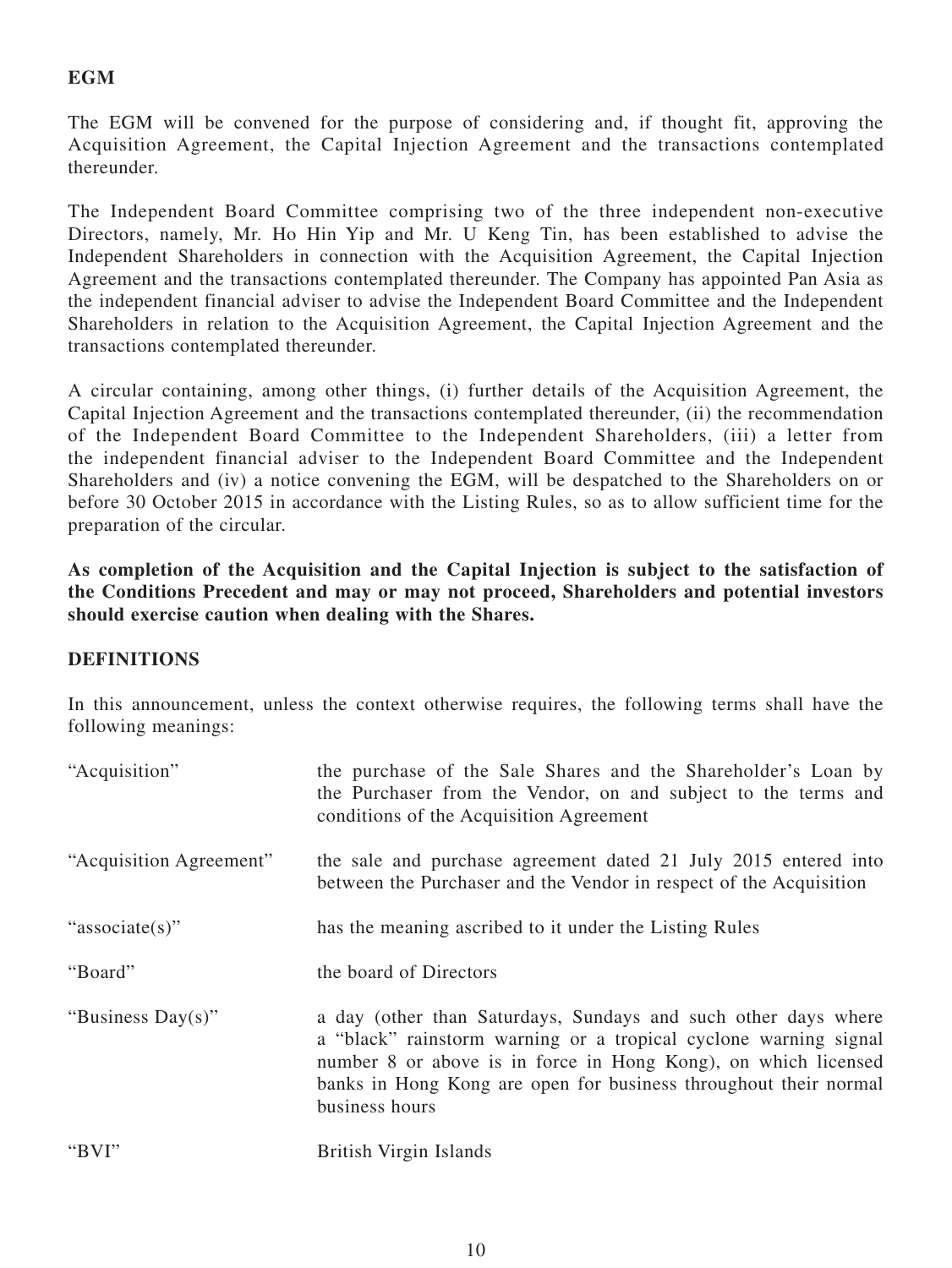| "Capital Injection"              | the proposed capital injection by Target HK into Target PRC by way<br>of increase in the registered capital of Target PRC as contemplated<br>under the Capital Injection Agreement                                                                        |
|----------------------------------|-----------------------------------------------------------------------------------------------------------------------------------------------------------------------------------------------------------------------------------------------------------|
| "Capital Injection<br>Agreement" | the agreement dated 21 July 2015 entered into between Target HK<br>and Zhong An in respect of the Capital Injection                                                                                                                                       |
| "Company"                        | PME Group Limited, a company incorporated in the Cayman Islands<br>with limited liability and the issued Shares of which are listed on the<br>main board of the Stock Exchange with stock code 379                                                        |
| "Completion"                     | completion of the Acquisition in accordance with the terms and<br>conditions of the Acquisition Agreement                                                                                                                                                 |
| "Completion Date"                | the date of Completion, on which all the Conditions Precedent<br>set out above have been fulfilled or waived by the Purchaser in<br>accordance with the terms of the Acquisition Agreement (or on such<br>later date as the parties may agree in writing) |
| "Conditions Precedent"           | the conditions precedent to Completion as set out in the Acquisition<br>Agreement                                                                                                                                                                         |
| "connected person(s)"            | has the meaning ascribed to it under Chapter 14A of the Listing<br>Rules                                                                                                                                                                                  |
| "Consideration"                  | the consideration for the Acquisition payable by the Purchaser<br>to the Vendor in accordance with the terms and conditions of the<br>Acquisition Agreement, being RMB170,847,000                                                                         |
| "Director(s)"                    | directors of the Company                                                                                                                                                                                                                                  |
| "EGM"                            | the extraordinary general meeting of the Company to be convened<br>to consider and, if thought fit, approve the Acquisition Agreement,<br>the Capital Injection Agreement and the transactions contemplated<br>thereunder                                 |
| "Group"                          | the Company and its subsidiaries                                                                                                                                                                                                                          |
| "Hong Kong"                      | the Hong Kong Special Administrative Region of the PRC                                                                                                                                                                                                    |
| "Independent Board<br>Committee" | the independent board committee of the Company, comprising two<br>of the independent non-executive Directors                                                                                                                                              |
| "Independent Shareholders"       | Shareholders other than the Vendor and his associates                                                                                                                                                                                                     |
| "Listing Rules"                  | the Rules Governing the Listing of Securities on the Stock Exchange                                                                                                                                                                                       |
| "Long Stop Date"                 | 30 November 2015 or such later date as the Purchaser and the<br>Vendor may agree in writing                                                                                                                                                               |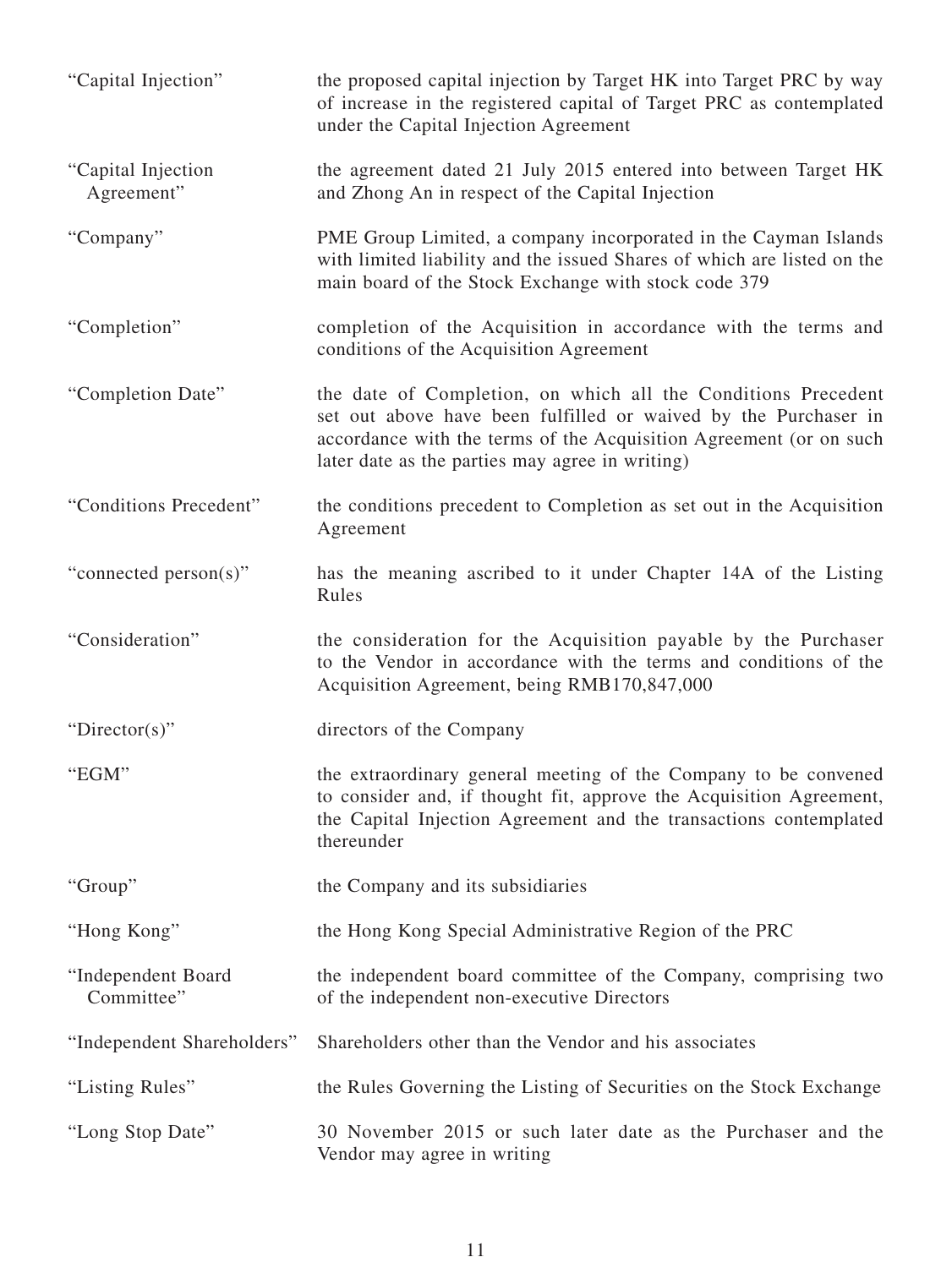| "MOU"                | the non-legally binding memorandum of understanding dated 9<br>May 2014 entered into among the Company, the Vendor and Sino<br>Life Insurance Co., Ltd. in respect of the proposed acquisition of<br>the entire issued share capital of Target BVI and a proposed capital<br>injection into Target PRC                                                                                                                                                                           |
|----------------------|----------------------------------------------------------------------------------------------------------------------------------------------------------------------------------------------------------------------------------------------------------------------------------------------------------------------------------------------------------------------------------------------------------------------------------------------------------------------------------|
| "Mr. Wong"           | Mr. Wong Lik Ping, an executive Director, the chairman of the<br>Board and a substantial Shareholder owning (directly and indirectly)<br>approximately 16.12% of the entire issued share capital of the<br>Company as at the date of this announcement                                                                                                                                                                                                                           |
| "Pan Asia"           | Pan Asia Corporate Finance Limited, a licensed corporation under<br>the SFO licensed to conduct type 1 (dealing in securities) and type<br>6 (advising on corporate finance) regulated activities under the SFO,<br>being the independent financial adviser appointed to advise the<br>Independent Board Committee and the Independent Shareholders<br>in relation to the Acquisition Agreement, the Capital Injection<br>Agreement and the transactions contemplated thereunder |
| "PRC"                | the People's Republic of China, which, for the purpose of<br>this announcement, excludes Hong Kong, the Macau Special<br>Administrative Region of the PRC and Taiwan                                                                                                                                                                                                                                                                                                             |
| "Purchaser"          | the Company                                                                                                                                                                                                                                                                                                                                                                                                                                                                      |
| "Sale Shares"        | such number of shares in Target BVI as shall represent the entire<br>issued share capital of Target BVI immediately before Completion                                                                                                                                                                                                                                                                                                                                            |
| "Share $(s)$ "       | existing ordinary share(s) of $HK$0.01$ each in the share capital of<br>the Company                                                                                                                                                                                                                                                                                                                                                                                              |
| "Shareholder(s)"     | holder(s) of the Shares                                                                                                                                                                                                                                                                                                                                                                                                                                                          |
| "Shareholder's Loan" | Being all the loans owned by the Target Group to Mr. Wong                                                                                                                                                                                                                                                                                                                                                                                                                        |
| "Target BVI"         | China Ever Grand Capital Group Limited, a company incorporated<br>in the BVI on 25 March 2010, which is wholly owned by the Vendor                                                                                                                                                                                                                                                                                                                                               |
| "Target Group"       | Target BVI and its subsidiaries                                                                                                                                                                                                                                                                                                                                                                                                                                                  |
| "Target HK"          | Hong Kong Ever Grand Capital Group Limited, a company<br>incorporated in Hong Kong on 21 March 2013, which is wholly<br>owned by Target BVI                                                                                                                                                                                                                                                                                                                                      |
| "Target PRC"         | 北京恒嘉國際融資租賃有限公司 (Beijing Ever Grand International<br>Finance Lease Co., Ltd.), a company which was established in the<br>PRC on 6 April 2010 and, before Completion, is owned as to 41.67%<br>by Target HK and 58.33% owned by Zhong An                                                                                                                                                                                                                                           |